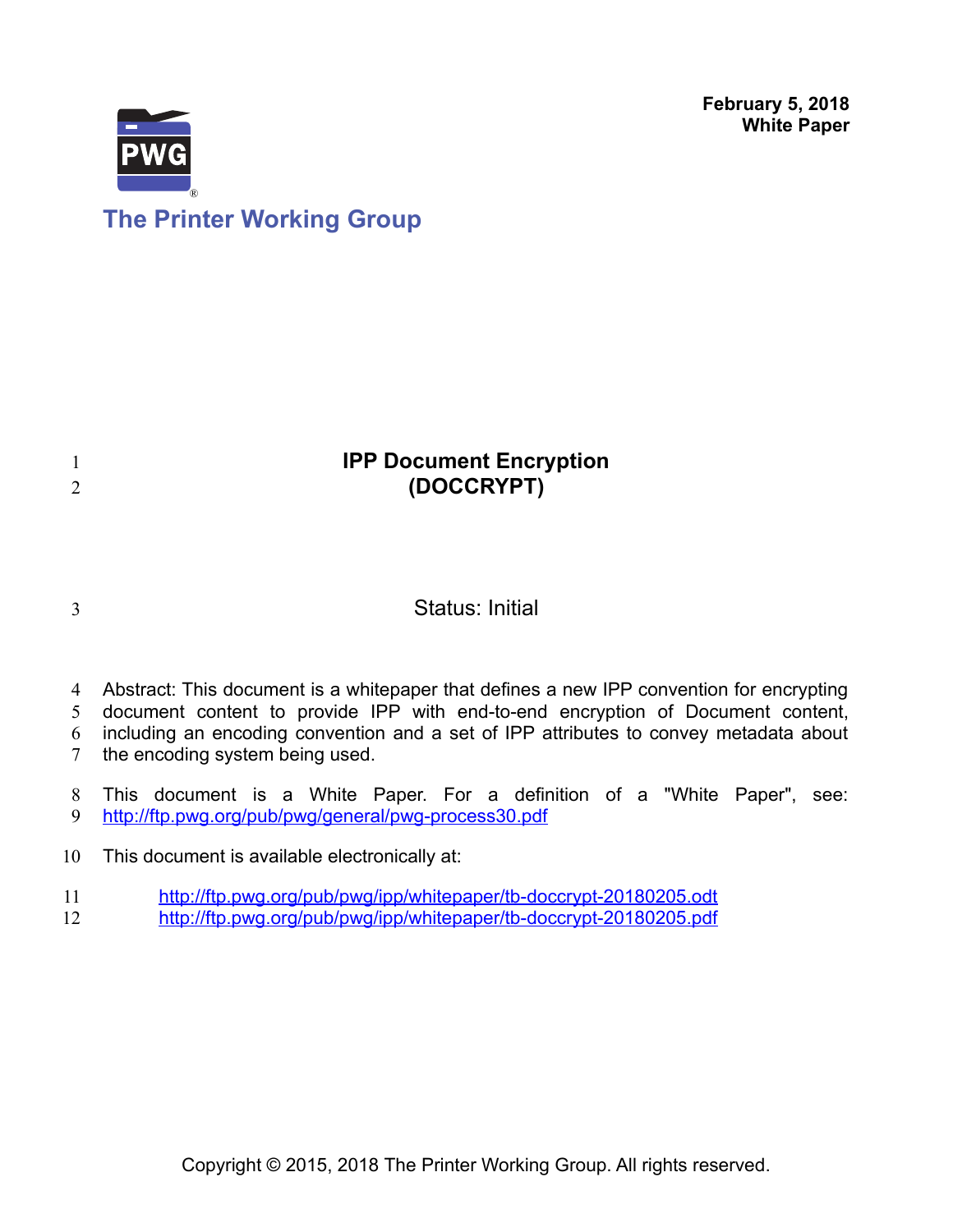Copyright © 2015, 2018 The Printer Working Group. All rights reserved. 13

#### Title: IPP Document Encryption *(DOCCRYPT)* 14

The material contained herein is not a license, either expressed or implied, to any IPR owned or controlled by any of the authors or developers of this material or the Printer Working Group. The material contained herein is provided on an "AS IS" basis and to the maximum extent permitted by applicable law, this material is provided AS IS AND WITH ALL FAULTS, and the authors and developers of this material and the Printer Working Group and its members hereby disclaim all warranties and conditions, either expressed, implied or statutory, including, but not limited to, any (if any) implied warranties that the use of the information herein will not infringe any rights or any implied warranties of merchantability or fitness for a particular purpose. 15 16 17 18 19 20 21 22 23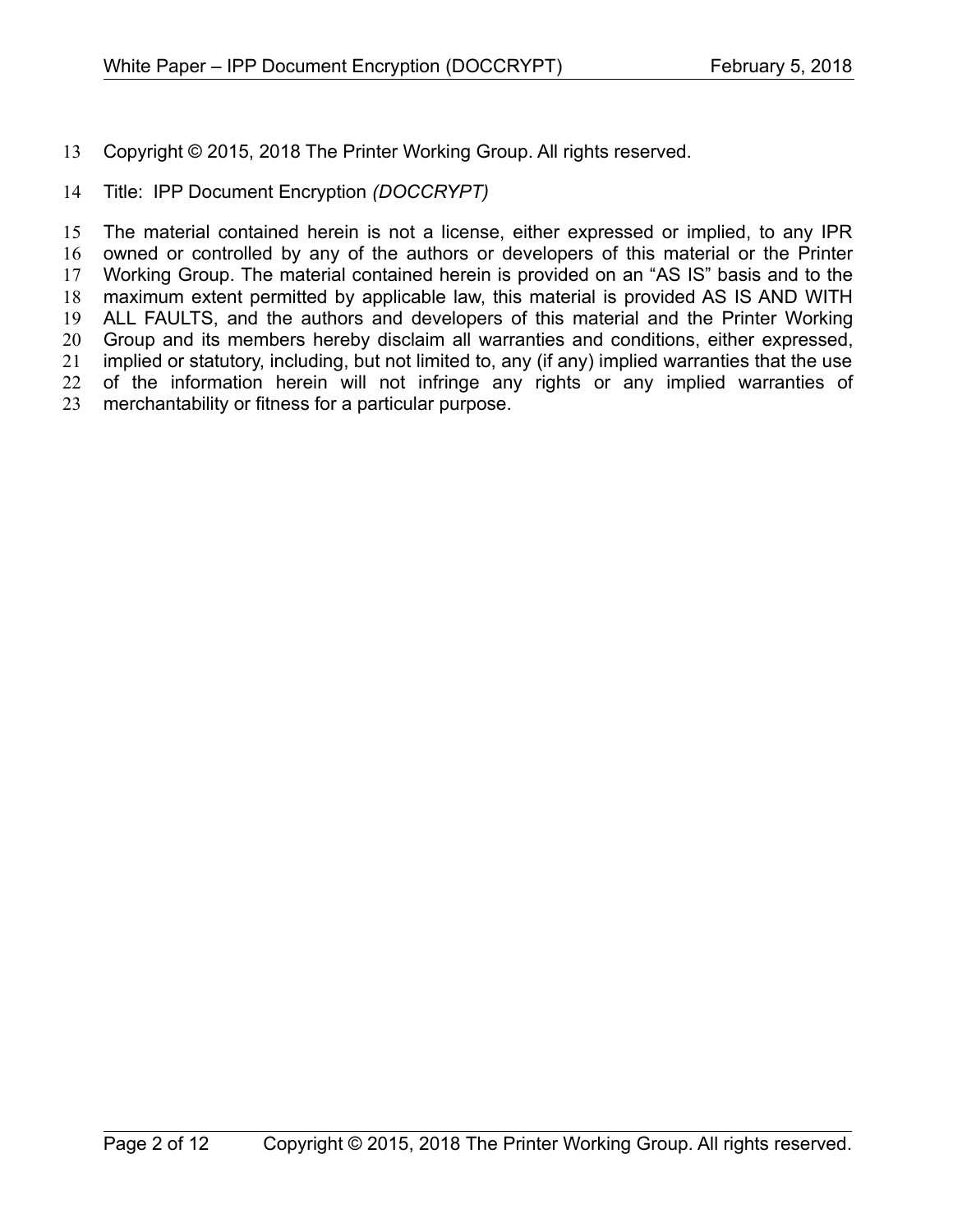| 24       | <b>Table of Contents</b>                                                  |  |
|----------|---------------------------------------------------------------------------|--|
| 25       |                                                                           |  |
| 26       |                                                                           |  |
| 27       |                                                                           |  |
| 28       |                                                                           |  |
| 29       |                                                                           |  |
| 30       |                                                                           |  |
| 31       |                                                                           |  |
| 32       |                                                                           |  |
| 33       | 3.1.2 Pull Print Encrypted Document From Print Service To Local Printer6  |  |
| 34       | 3.1.3 Push Print Encrypted Document From Print Service To Local Printer6  |  |
| 35       |                                                                           |  |
| 36       |                                                                           |  |
| 37       |                                                                           |  |
| 38       |                                                                           |  |
| 39       |                                                                           |  |
| 40       |                                                                           |  |
| 41       |                                                                           |  |
| 42       |                                                                           |  |
| 43       |                                                                           |  |
| 44       | 5.2 document-encryption-ciphers-supported (1setOf type2 keyword)8         |  |
| 45       |                                                                           |  |
| 46       | 5.4 document-encryption-credential-type-supported (1setOf type2 keyword)8 |  |
| 47<br>48 |                                                                           |  |
| 49       |                                                                           |  |
| 50       |                                                                           |  |
| 51       |                                                                           |  |
| 52       |                                                                           |  |
| 53       |                                                                           |  |
| 54       |                                                                           |  |
| 55       |                                                                           |  |
| 56       |                                                                           |  |
| 57       |                                                                           |  |
| 58       |                                                                           |  |
| 59       |                                                                           |  |
|          |                                                                           |  |

60

# **List of Figures**

## 61

# **List of Tables**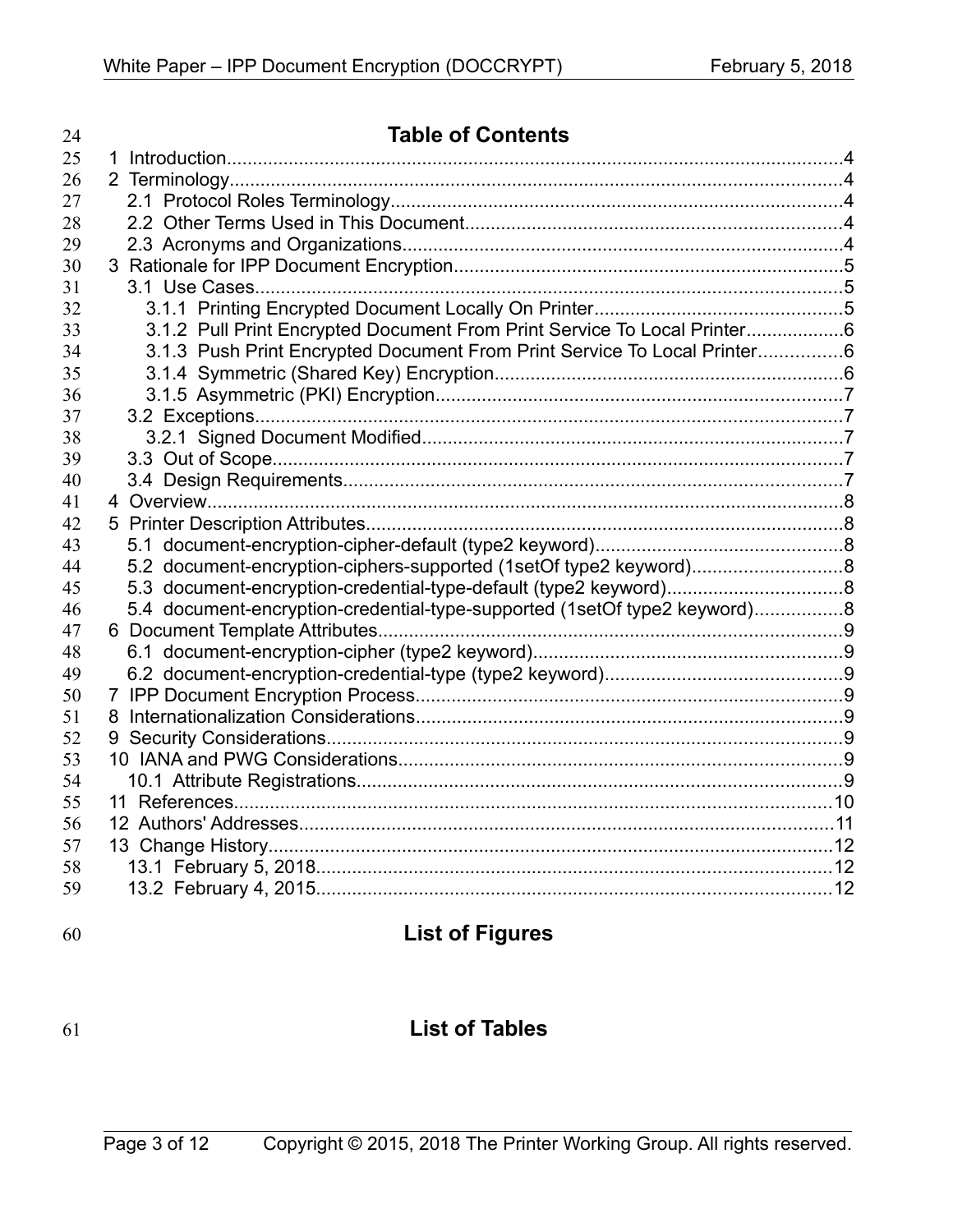## **1 Introduction** 62

While IPPS [\[RFC7472\]](#page-9-0) can provide transport confidentiality, in some cases it is important to the User to provide so-called "end-to-end encryption", where the Document content is to be encrypted before it is submitted to the Printer, and remain encrypted until the encryption credential is provided to decrypt it. This specification defines a system for IPP Document Data encryption as well as a set of IPP attributes that convey metadata describing attributes of the encoding system being used. 63 64 65 66 67 68

## **2 Terminology** 69

## **2.1 Protocol Roles Terminology** 70

This document defines the following protocol roles in order to specify unambiguous conformance requirements: 71 72

*Client*: Initiator of outgoing IPP session requests and sender of outgoing IPP operation requests (Hypertext Transfer Protocol -- HTTP/1.1 [\[RFC7230\]](#page-9-2) User Agent). 73 74

*Printer*: Listener for incoming IPP session requests and receiver of incoming IPP operation 75

requests (Hypertext Transfer Protocol -- HTTP/1.1 [\[RFC7230\]](#page-9-2) Server) that represents one or more Physical Devices or a Logical Device. 76 77

*Secure Print*: An IPP feature described in [\[PWG5100.11\]](#page-9-1) to restrain Job processing until a Job password has been provided to the Printer. 78 79

*Encrypted Document*: A Document submitted as part of a job that is encrypted according to 80

a particular encryption scheme, in order to provide confidentiality of the document content 81

while the Document is in a pre-processing state. 82

## **2.2 Other Terms Used in This Document** 83

User: A person or automata using a Client to communicate with a Printer. 84

## **2.3 Acronyms and Organizations** 85

- *IANA*: Internet Assigned Numbers Authority,<http://www.iana.org/> 86
- *IETF*: Internet Engineering Task Force,<http://www.ietf.org/> 87
- *ISO*: International Organization for Standardization,<http://www.iso.org/> 88
- *PWG*: Printer Working Group,<http://www.pwg.org/> 89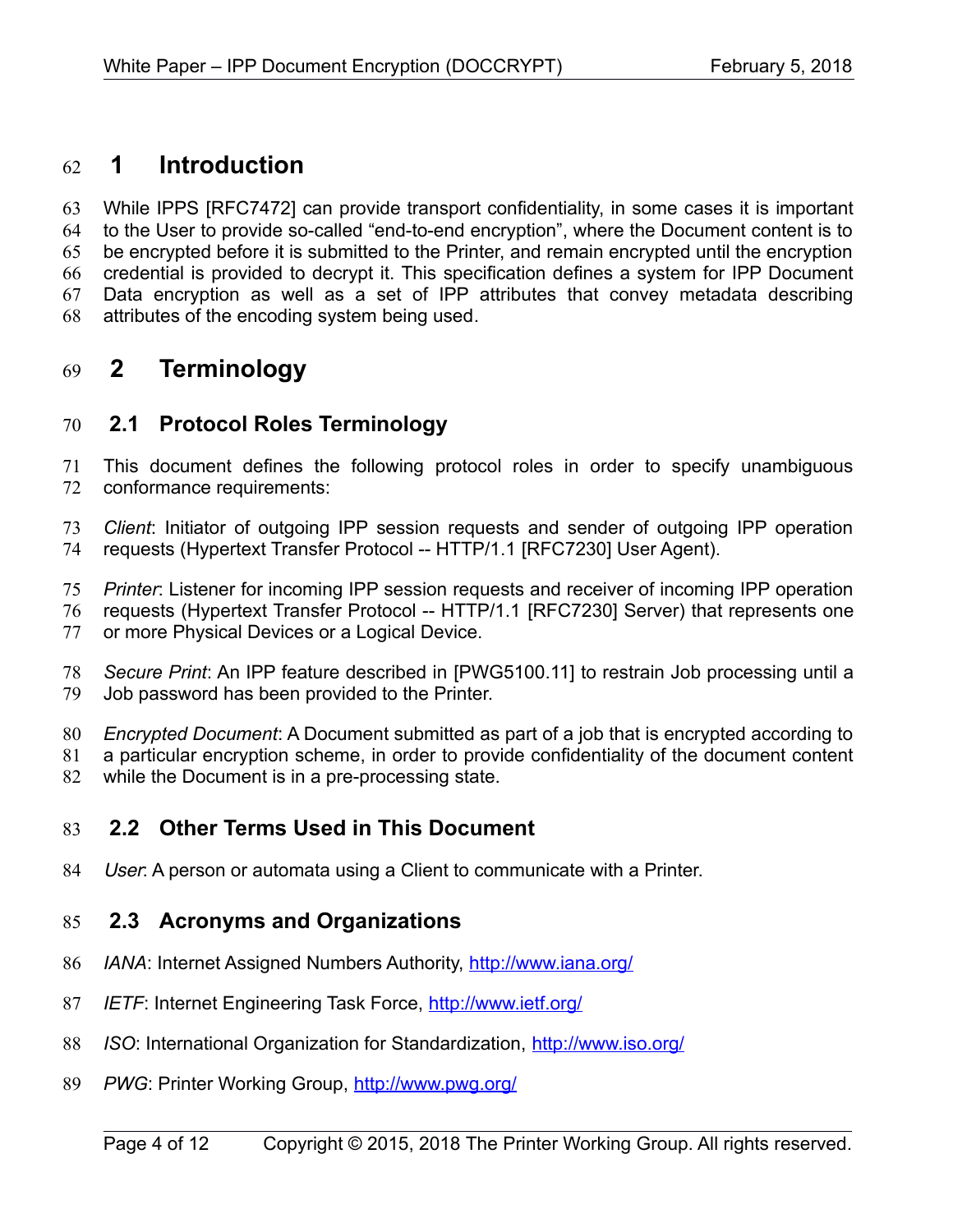## **3 Rationale for IPP Document Encryption** 90

- Existing specifications define the following: 91
- 1. The Internet Printing Protocol/1.1: Model and Semantics [\[RFC8011\]](#page-10-0) defines "document-format" Job Template attribute. 92 93

2. "Internet Printing Protocol (IPP) over HTTPS Transport Binding and the 'ipps' URI Scheme" [\[RFC7472\]](#page-9-0) defines the IPP over HTTPS transport binding. HTTPS provides session transport encryption. HTTP includes semantics for a Server to challenge a Client for authentication credentials when establishing a connection. 94 95 96 97

This whitepaper defines a new IPP convention for encrypting document content to provide the IPP ecosystem with a mechanism to provide end-to-end encryption of Document content by: 98 99 100

- 1. Specifying a set of standard encryption types 101
- 2. Creating new IPP Printer Description attributes that convey information about the encryption / decryption capabilities of the Printer 102 103
- 3. Creating new IPP Job Template attributes that convey information about the encryption choices used by the Client to encrypt the Document content 104 105

#### **3.1 Use Cases** 106

The following use case descriptions illustrate the needs that this specification proposes to solve. 107 108

#### **3.1.1 Printing Encrypted Document Locally On Printer** 109

Garrett is visiting a client and needs to print a sensitive document but wants to be sure that a print job with the document is not readable if it is recovered from the printer or print server, and that he can detect whether it has been changed. Garrett chooses a Printer supporting IPP Encrypted Document, and encryption schemes supported by both his Client and the Printer, which are discovered and confirmed in the discovery process. 110 111 112 113 114

Garrett makes his job choices, including selecting IPP Encrypted Document and providing an authentication credential, and taps "Print" to submit his choices. The Client encrypts the Document using a scheme supported by the Printer using the authentication credential provided by Garrett, creates a new Job on the target Printer, and adds the now-encrypted Document to the Job. The Document can only be decrypted by the Printer when Garrett provides the credential to the Printer to allow the Job to be processed. 115 116 117 118 119 120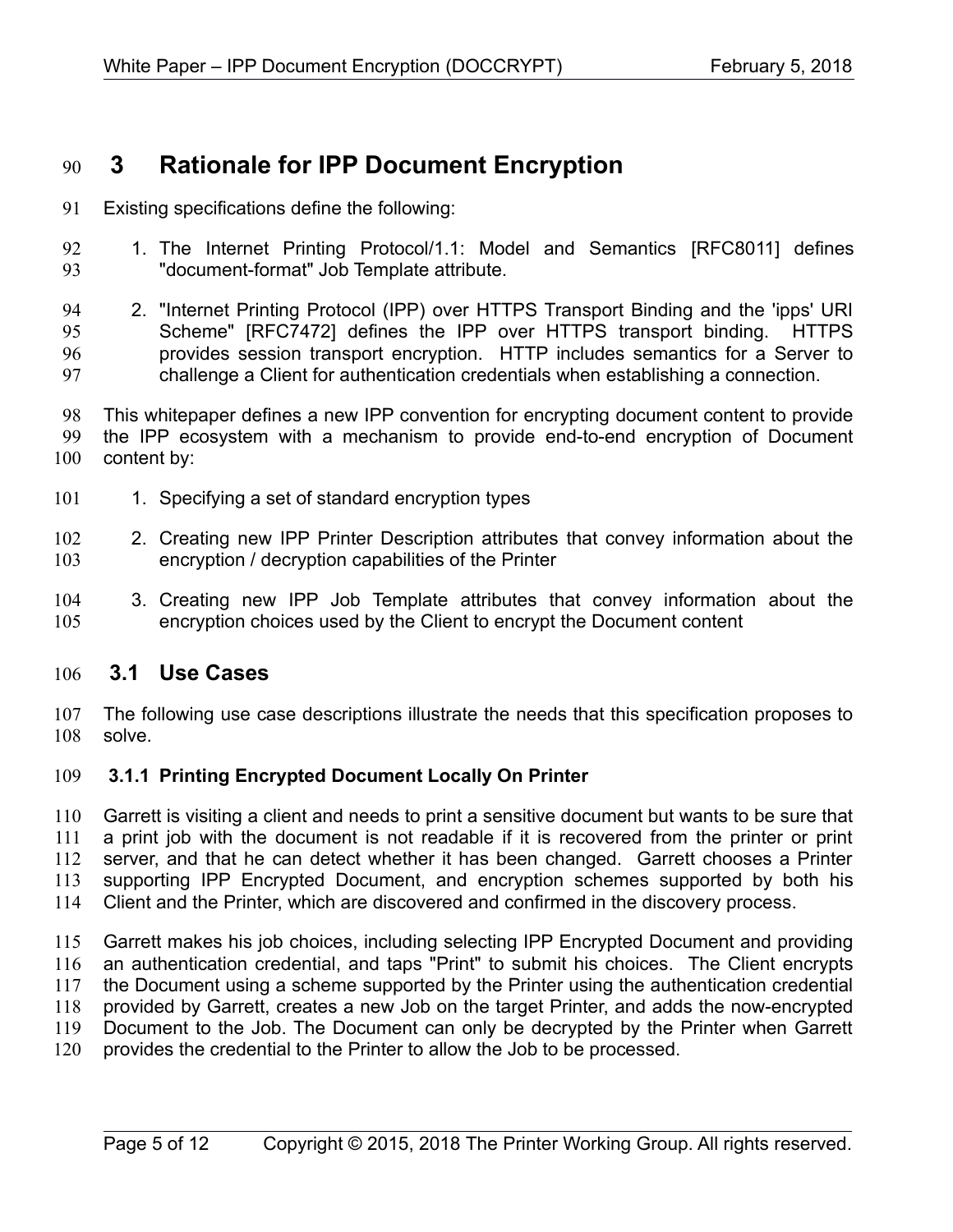Herbert is a disenchanted IT administrator who wishes to examine everybody's print jobs, 121

and sends each print job's document content to a repository for later examination. Herbert 122

is unable to read the document recovered from Garrett's Job because the Document was 123

encrypted. 124

#### **3.1.2 Pull Print Encrypted Document From Print Service To Local Printer** 125

Helen is on the train, viewing a document on her tablet and wants to print a copy when she gets to work. Helen taps the control to print the document, and a print dialog UI is presented on the tablet's screen. Her tablet is configured with a Printer that is a personal account on a cloud print service. She selects that to be the target printer, chooses "Encrypt Job" in the printing options presented, and specifies a credential to be used for encryption. She then taps "Print", and the document is encrypted and sent to her cloud print service account. 126 127 128 129 130 131 132

Later, when Helen arrives at the office, she goes to a Printer that she identifies as one that can pull jobs from her cloud print service. Helen authenticates with the cloud print service, chooses the Document or the Job containing the Document and taps "Print". The Document arrives at the Printer, still encrypted. The Printer asks for the credential to decrypt the Document, and Helen provides that to the Printer. The Printer decrypts and prints the Document, and Helen collects it from the output bin. 133 134 135 136 137 138

#### **3.1.3 Push Print Encrypted Document From Print Service To Local Printer** 139

Violet is at the park during her lunch break, viewing a document on her phone, and wants to print a copy when she gets back to work. Violet taps the control to print the document, and a print dialog UI is presented on the phone's screen. Her phone is configured with a Printer that is a personal account on a cloud print service. Violet selects that to be the target printer, chooses "Encrypt Job" in the printing options presented, and specifies a credential to be used for encryption. Violet then taps "Print", causing the document to be encrypted and sent to her cloud print service account. 140 141 142 143 144 145 146

Later, Violet arrives at the office, she goes to a Printer that she identifies as one that can receive jobs from her cloud print service. Violet opens her phone, authenticates with the cloud print service, chooses the Document or the Job containing the Document and taps "Print". The phone asks for a target printer, and Violet specifies the printer next to her. The Document arrives at the Printer, still encrypted. The Printer asks for the credential to decrypt the Document, and Violet provides that to the Printer. The Printer decrypts and prints the Document, and Violet collects it from the output bin. 147 148 149 150 151 152 153

#### **3.1.4 Symmetric (Shared Key) Encryption** 154

Duncan wants to encrypt his printed documents using a simple password. He selects a Printer that supports symmetric encryption, and it prompts him for a password. He provides one, and the document is encrypted using that password. A new Job containing a rendering of his print-ready Document is created and submitted to the Printer. When he 155 156 157 158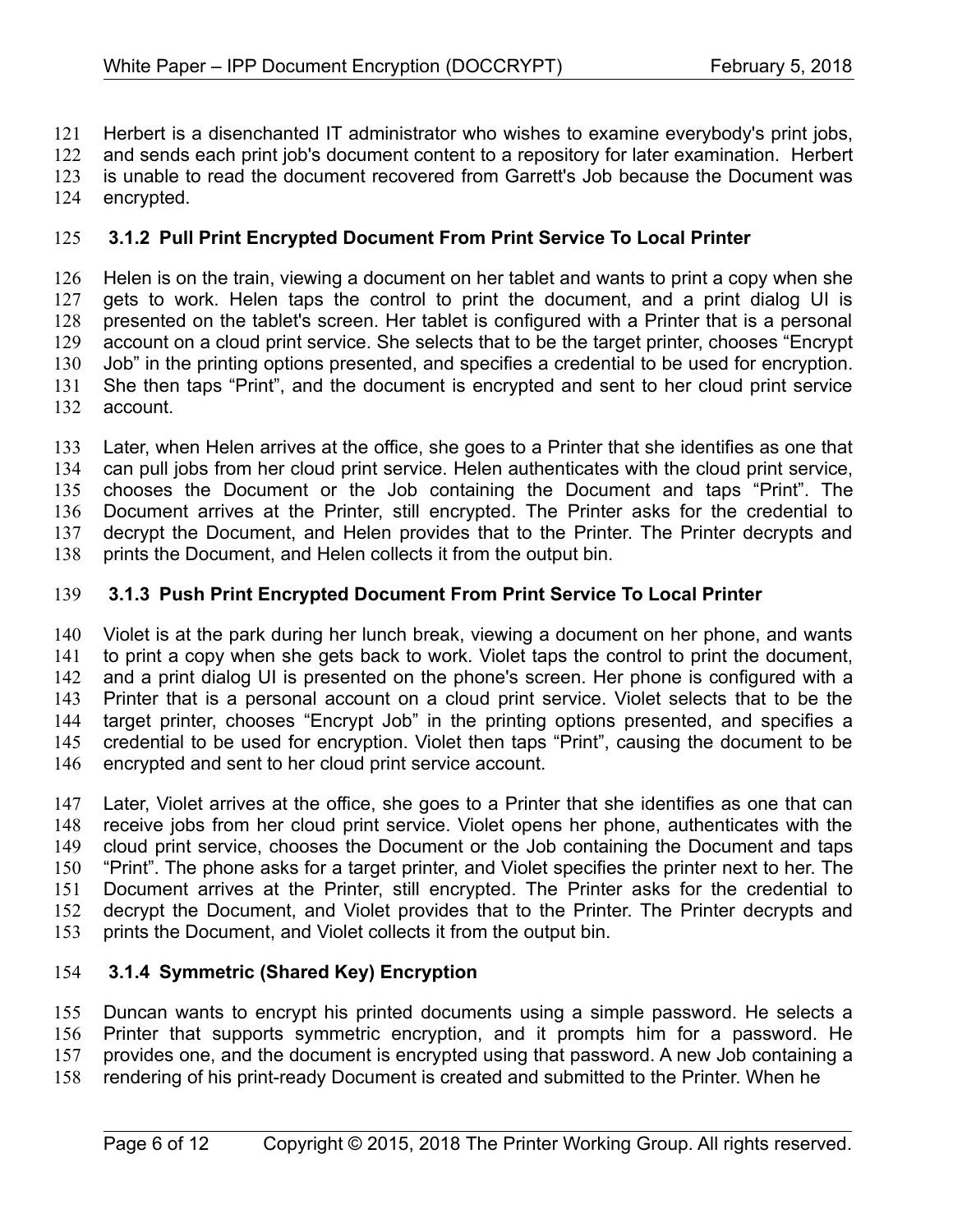#### **3.1.5 Asymmetric (PKI) Encryption** 159

Caleb's employer has configured his and other employees' accounts so that their print job document content can be encrypted for end-to-end encryption using their employer-issued X.509 certificate. Caleb chooses a printer supporting this encryption system, and his Client encrypts his Job's Document content using his certificate's private key. When he gets to the printer itself, Caleb scans his badge on a reader on the Printer, which contains that certificate's public key, which allows the Printer to decrypt the Document content and proceed with printing it. 160 161 162 163 164 165 166

#### **3.2 Exceptions** 167

#### **3.2.1 Signed Document Modified** 168

Garrett prints another document and the document is changed by some entity at some 169

stage in the print system between the Client and the Output Device. The Printer notifies 170

Garrett that the document has been changed. Garrett chooses to abandon the output. 171

#### **3.3 Out of Scope** 172

- The following are considered out of scope for this document: 173
- 1. Authentication infrastructure that may be used by the Printer, such as LDAP or **RADIUS** 174 175
- 2. The method and apparatus used by the Printer to receive the credential (e.g. password or certificate public key) needed to decrypt the encrypted document 176 177

### **3.4 Design Requirements** 178

- The following design requirements shall be met by solutions specified in this document: 179
- 1. Selecting one or more document formats that support the following criteria: a. An encrypted payload b. Digital signature(s) c. Metadata describing the document format itself, as well as other information such as parameters used for the document encryption d. An evolving set of encryption parameters algorithms, hash algorithms, etc. that don't need to be designed or maintained by the PWG. e. Can evolve to align with current best practices and state of the art techniques without having to respecify new formats 2. Selecting one of the above document formats to be the baseline format that all printers supporting IPP Document Encryption must support, to ensure baseline interoperability. 3. Replicating pertinent document metadata via IPP attributes to allow IPP operations to retrieve the metadata without retrieving the document itself. 180 181 182 183 184 185 186 187 188 189 190 191 192 193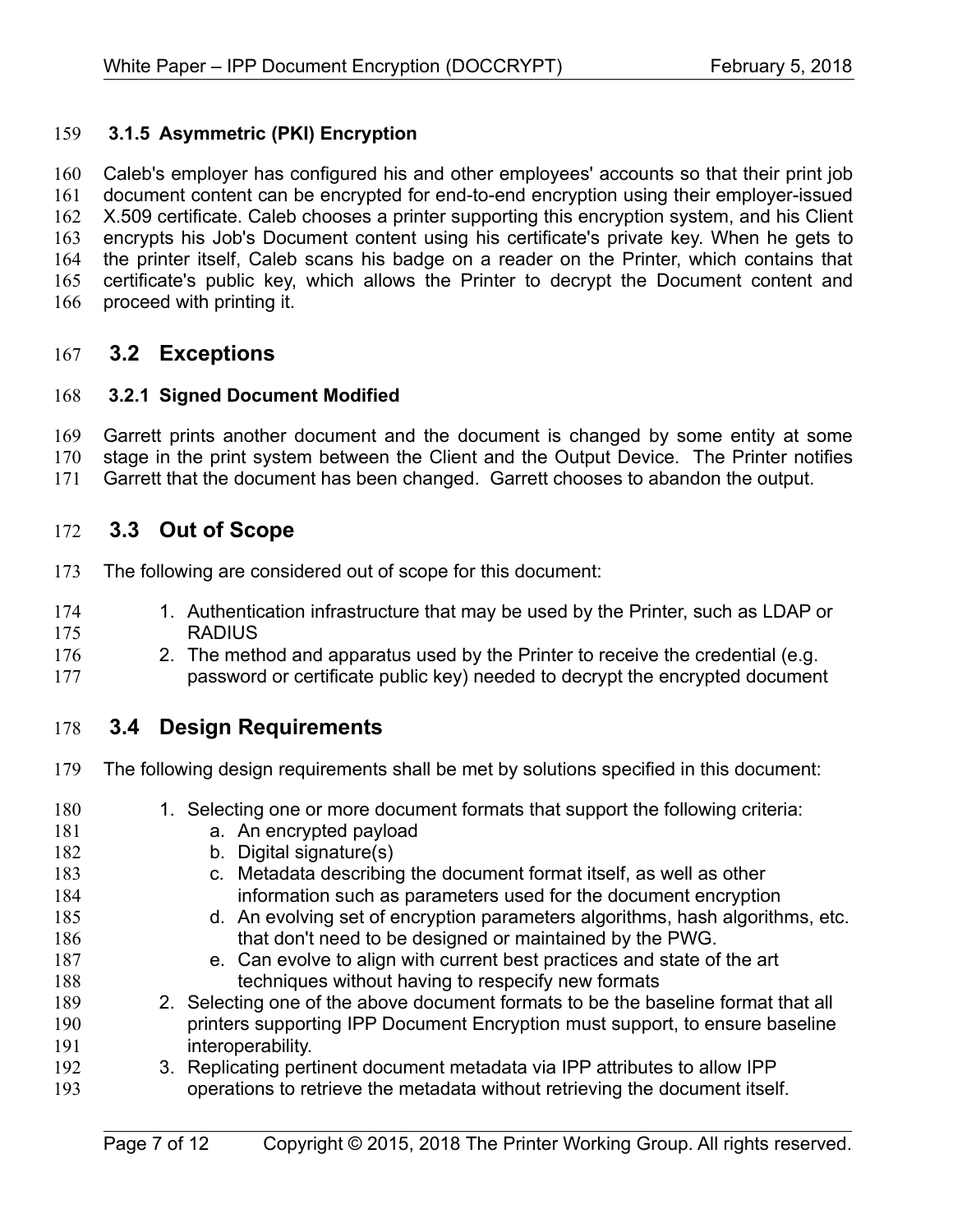- 4. Support for both symmetric and asymmetric encryption systems. 194
- 5. Ensuring that IPP can convey a normalized set of document encryption options using IPP attributes. 195 196
- 6. Register all attributes and operations with IANA and the PWG 197

The following design recommendations should be met by solutions specified in this document: 198 199

1. Outlining a best-practice user experience 200

## **4 Overview** 201

Users take it for granted that their print jobs will be confidential and that they will have control of them when they are printed. When IPPS is used, transport encryption and authentication can be enforced. But if there are multiple stages between the Client and the Output Device, then there can be connections that are not confidential. Additionally, the user should have an option to encrypt their job end-to-end, so that intermediate elements do not have the opportunity to change or examine the content without the originating user's control. 202 203 204 205 206 207 208

## **5 Printer Description Attributes** 209

## **5.1 document-encryption-cipher-default (type2 keyword)** 210

The "document-encryption-cipher-default" attribute specifies the cipher preferred by the Printer. This attribute MUST be implemented if "document-encryption-ciphers-supported" is implemented. The value specified by "document-encryption-cipher-default" MUST be one 211 212 213

of the values found in "document-encryption-ciphers-supported". 214

## **5.2 document-encryption-ciphers-supported (1setOf type2 keyword)** 215

The "document-encryption-ciphers-supported" attribute specifies the set of ciphers supported by the Printer. This attribute MUST be implemented if "document-encryptioncipher-default" is implemented. 216 217 218

### **5.3 document-encryption-credential-type-default (type2 keyword)** 219

The "document-encryption-credential-type-default" attribute 220

## **5.4 document-encryption-credential-type-supported (1setOf type2**  221

#### **keyword)** 222

The "document-encryption-credential-type-supported" attribute 223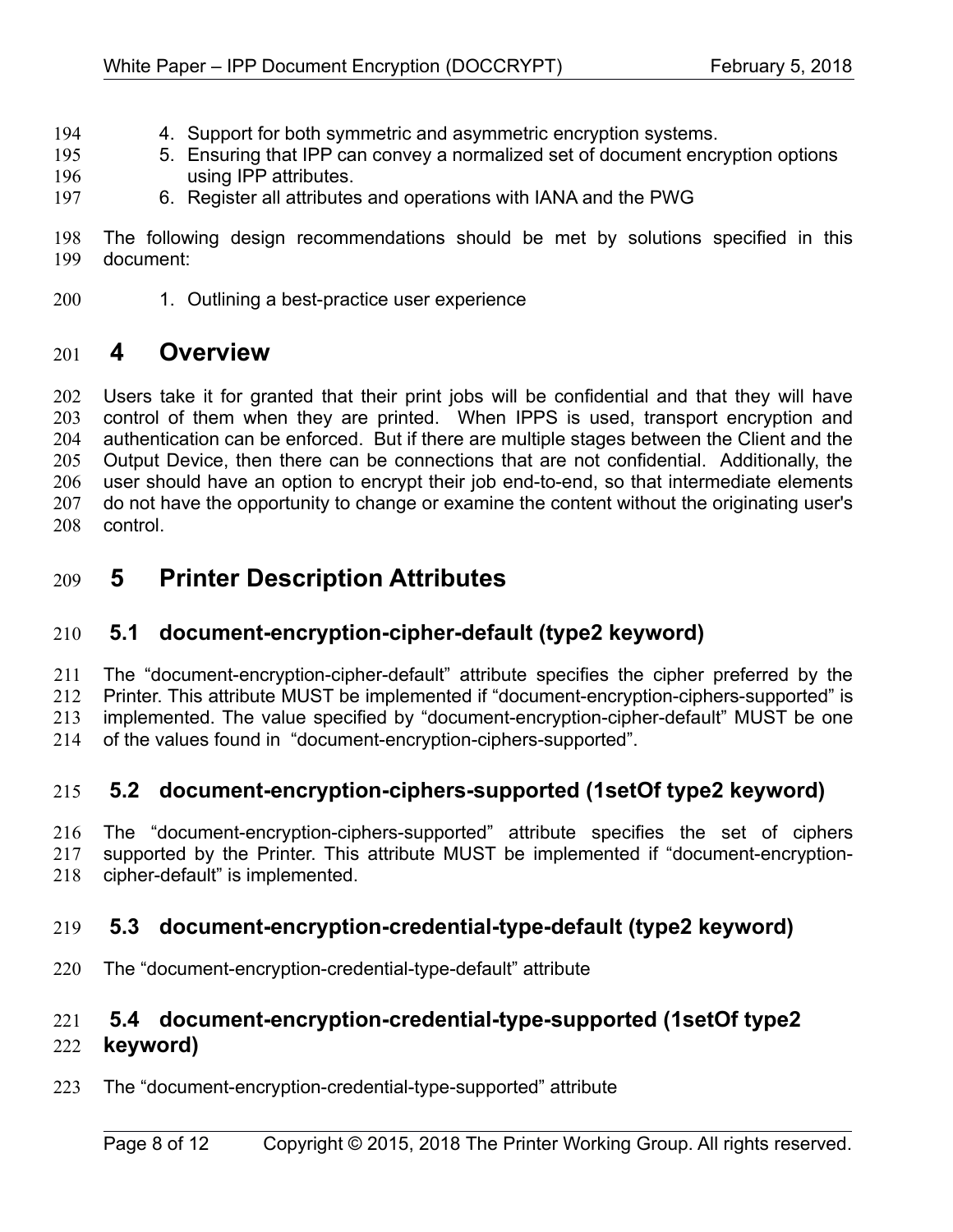## **6 Document Template Attributes** 224

## **6.1 document-encryption-cipher (type2 keyword)** 225

The "document-encryption-cipher" attribute specifies the cipher used to encrypt the Document. This is used along with the credential to properly decrypt the Document for processing. 226 227 228

### **6.2 document-encryption-credential-type (type2 keyword)** 229

The "document-encryption-credential" attribute specifies the credential type expected to be requested of the User when the Document is to be decrypted for processing. 230 231

## **7 IPP Document Encryption Process** 232

Document content format information is conveyed in IPP using the "document-format" attribute [\[RFC8011\].](#page-10-0) To allow signed and/or encrypted document content to be carried by IPP, the Document is encoded into the "multipart/encrypted" MIME Media Type [RFC1847]. The "document-format" attribute specifies that media type in the IPP operation used to transmit the document content. 233 234 235 236 237

## **8 Internationalization Considerations** 238

For interoperability and basic support for multiple languages, implementations use the Universal Character Set (UCS) Transformation Format -- 8 bit (UTF-8) [\[RFC3629\]](#page-9-5) encoding of Unicode [\[UNICODE\]](#page-10-1) [\[ISO10646\]](#page-9-4) and the Unicode Format for Network Interchange [\[RFC5198\].](#page-9-3) 239 240 241 242

## **9 Security Considerations** 243

Provide security considerations for this document. 244

## **10 IANA and PWG Considerations** 245

### **10.1 Attribute Registrations** 246

The attributes defined in this document will be published by IANA according to the procedures in IPP Model and Semantics [\[RFC8011\]](#page-10-0) section 6.2 in the following file: 247 248

- http://www.iana.org/assignments/ipp-registrations 249
- The registry entries will contain the following information: 250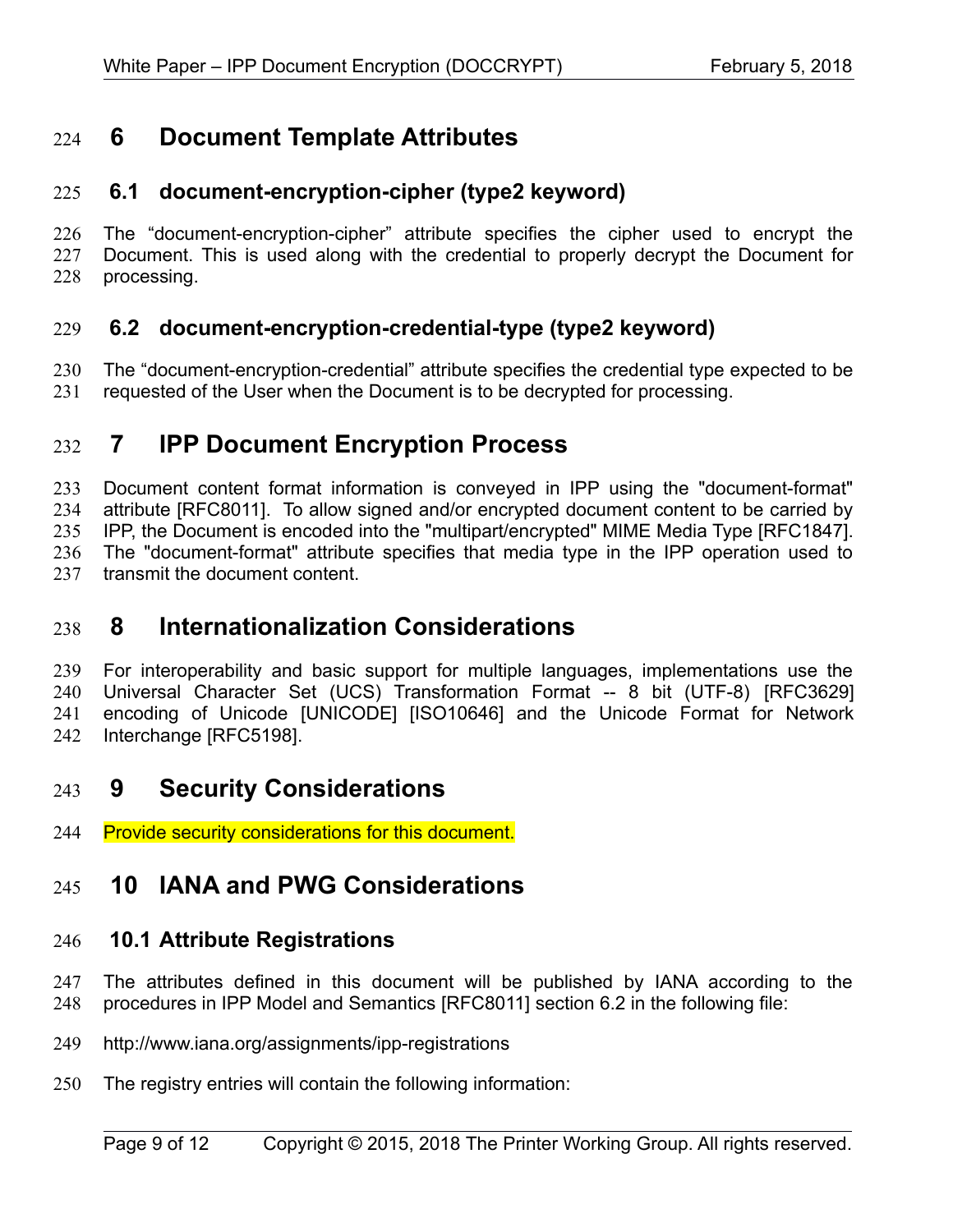| 251 Job Template attributes:                      |           |  |
|---------------------------------------------------|-----------|--|
| 252 ---------------------------                   |           |  |
| 253 finishings-col (no-value   1setOf collection) | [PWG5100. |  |

# -------------------------- ------------ [PWG5100.1]

## **11 References** 254

<span id="page-9-5"></span><span id="page-9-4"></span><span id="page-9-3"></span><span id="page-9-2"></span><span id="page-9-1"></span><span id="page-9-0"></span>

| 255<br>256<br>257        | [http-encryption] | M. Thomson, "Encrypted Content-Encoding for HTTP (draft-ietf-<br>httpbis-encryption-encoding-08)", Internet-Draft, March 2, 2017,<br>https://tools.ietf.org/html/draft-ietf-httpbis-encryption-encoding-08 |
|--------------------------|-------------------|------------------------------------------------------------------------------------------------------------------------------------------------------------------------------------------------------------|
| 258<br>259               | $[ISO10646]$      | "Information technology -- Universal Coded Character Set (UCS)",<br>ISO/IEC 10646:2011                                                                                                                     |
| 260<br>261<br>262<br>263 | [PWG5100.11]      | T. Hastings, D. Fullman, "IPP: Job and Printer Operations - Set 2",<br>PWG 5100.11-2010, October 2010,<br>http://ftp.pwg.org/pub/pwg/candidates/cs-ippjobprinterext10-<br>20101030-5100.11.pdf             |
| 264<br>265<br>266        | [PWG5100.12]      | R. Bergman, H. Lewis, I. McDonald, M. Sweet, "IPP/2.0 Second<br>Edition", PWG 5100.12-2011, February 2011,<br>http://ftp.pwg.org/pub/pwg/candidates/cs-ipp20-20110214-5100.12.pdf                          |
| 267<br>268<br>269        | [PWG5100.19]      | S. Kennedy, "IPP Implementor's Guide v2.0", PWG 5100.19-2015,<br>August 2015, http://ftp.pwg.org/pub/pwg/candidates/cs-ippig20-<br>20150821-5100.19.pdf                                                    |
| 270<br>271<br>272        | [RFC1847]         | J. Galvin, S. Murphy, S. Crocker, N. Freed, "Security Multiparts for<br>MIME: Multipart/Signed and Multipart/Encrypted", RFC 1847, October<br>1995, http://www.ietf.org/rfc/rfc1847.txt                    |
| 273<br>274               | [RFC2817]         | R. Khare, S. Lawrence, "Upgrading to TLS Within HTTP/1.1", RFC<br>2817, May 2000, https://www.ietf.org/rfc/rfc2817.txt                                                                                     |
| 275<br>276               | [RFC3629]         | F. Yergeau, "UTF-8, a transformation format of ISO 10646", RFC<br>3629, November 2003, https://www.ietf.org/rfc/rfc3629.txt                                                                                |
| 277<br>278               | [RFC5198]         | J. Klensin, M. Padlipsky, "Unicode Format for Network Interchange",<br>RFC 5198, March 2008, https://www.ietf.org/rfc/rfc5198.txt                                                                          |
| 279<br>280<br>281        | [RFC7230]         | R. Fielding, J. Reschke, "Hypertext Transfer Protocol (HTTP/1.1):<br>Message Syntax and Routing", RFC 7230, June 2014,<br>http://www.ietf.org/rfc/rfc7230.txt                                              |
| 282<br>283<br>284        | [RFC7472]         | I. McDonald, M. Sweet, "Internet Printing Protocol (IPP) over HTTPS<br>Transport Binding and the 'ipps' URI Scheme", RFC 7472, March<br>2015, https://tools.ietf.org/html/rfc7472                          |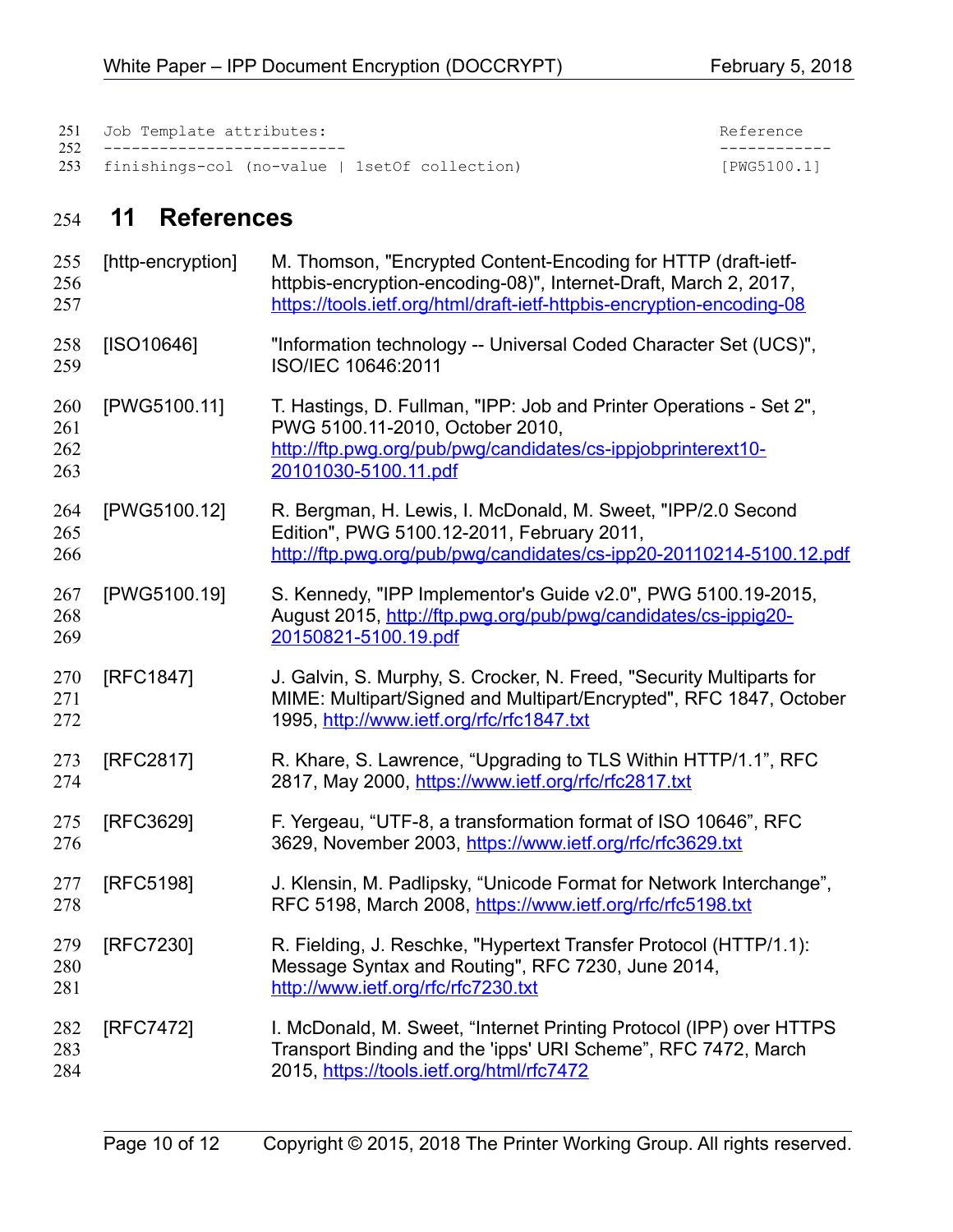<span id="page-10-0"></span>

| 285<br>286<br>287 | [RFC8010] | M. Sweet, I. McDonald, "Internet Printing Protocol/1.1: Encoding and<br>Transport", RFC 8010, January 2017,<br>https://www.ietf.org/rfc/rfc8010.txt        |
|-------------------|-----------|------------------------------------------------------------------------------------------------------------------------------------------------------------|
| 288<br>289<br>290 | [RFC8011] | M. Sweet, I. McDonald, "Internet Printing Protocol/1.1: Model and<br>Semantics", RFC 8011, January 2017,<br>https://www.ietf.org/rfc/rfc8011.txt           |
| 291<br>292<br>293 | [UNICODE] | The Unicode Consortium, "The Unicode Standard, Version 6.2.0",<br>ISBN 978-1-936213-07-8, September 2012,<br>http://www.unicode.org/versions/Unicode6.2.0/ |

## <span id="page-10-1"></span> **12 Authors' Addresses** 294

- Smith Kennedy 295
- HP Inc. 296
- 11311 Chinden Blvd. MS 506 297
- Boise, ID 83714 298
- smith.kennedy@hp.com 299
- The authors would also like to thank the following individuals for their contributions to this standard: 300 301
- Turanga Leela Planet Express 302
- Zapp Brannigan Democratic Order of Planets 303
- Ira McDonald High North, Inc. 304
- Mike Sweet Apple Inc. 305